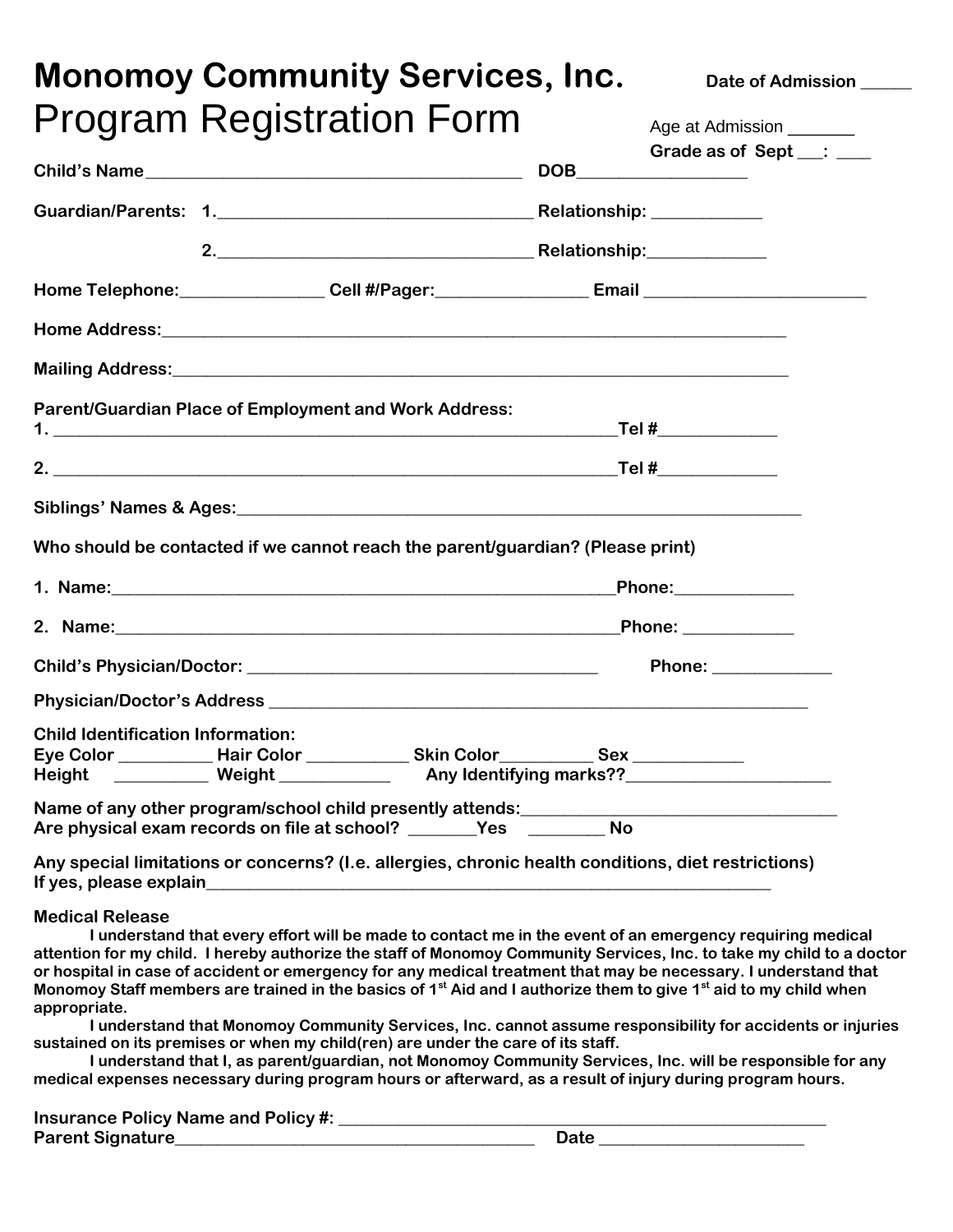|        | Off-Site Activities Transportation Permission page 2 |
|--------|------------------------------------------------------|
|        | , give permission for my                             |
| child. | to participate in all of the scheduled weekly        |

**activities located at the following local off-site facilities & locations & to accompany the group on trips including but not limited to:**

- **\_\_\_ Any/all Chatham School facilities & any/all Chatham school playing fields**
- **\_\_\_\_ Any/all Town of Chatham recreation, facilities, buildings & parks (including neighboring towns)**
- **\_\_\_\_ Town of Chatham Public Library**
- **\_\_\_\_ Chatham Creative Arts Center**
- **\_\_\_\_ Holy Redeemer Church Playground**
- **\_\_\_\_ Downtown Chatham (Main Street Area)**
- **\_\_\_\_ Local Life-guarded beaches & local beaches (off-season, non-swimming) (including neighboring towns)**

Weekly schedules are subject to change due to weather, attendance, or discretion of supervising staff. Each outing destination, as well as departure and return times, will be posted at program entrance. Periodically this list of off-site locations will be updated and a copy of said update will be provided to each parent/guardian.

## **Drop off/Pickup Procedures: Please check to signify your understanding of pick-up drop off procedures**

- $\frac{1}{2}$  school bus drop off
- **\_\_\_\_ program van/bus \_\_\_\_program van/bus**
- **\_\_\_\_ parent drop-off \_\_\_\_ parent pick up**
- **\_\_\_\_ other (describe\_\_\_\_\_\_\_\_\_\_\_\_\_\_\_\_\_\_\_\_\_\_) \_\_\_\_ other (describe \_\_\_\_\_\_\_\_\_\_\_\_\_\_\_\_\_\_\_\_\_\_)**

**My Child will arrive at the program by: My Child will depart from the program by:** 

- **\_\_\_\_ supervised walk (Monomoy Staff) \_\_\_\_ supervised walk (who \_\_\_\_\_\_\_\_\_\_\_\_\_\_\_\_)**
	-
	-
	-

Any alternative transportation requests or plans must be stated in writing and maintained in my child's file. In the event of an emergency or one-time change, please contact the office and include a written notification, whenever possible.

## **Field Trip/Special Event Authorization**

I hereby authorize my child to attend field trips or special events away from the facility with the Monomoy Community Services Staff/Program. I understand that I am responsible for my child once he/she leaves the program. I understand I will be notified prior to any such trips.

\_\_\_\_\_\_\_Yes \_\_\_\_\_\_\_\_No

## **Photo Release**

**I authorize Monomoy to use photos of my child for promoting the programs and/or fund raising purposes.** \_\_\_\_\_\_\_Yes \_\_\_\_\_\_\_\_No

**Phone List**

| I give my permission to include our name and phone number in a Monomoy telephone list that will only be |            |     |  |  |
|---------------------------------------------------------------------------------------------------------|------------|-----|--|--|
| released to our families.                                                                               | <b>YES</b> | NO. |  |  |

**I give my permission for my child to be released from the program at the end of the day as stated above and/or I give my permission to the following to receive my child at the end of the day. If no one is authorized, please indicate below by writing "no one".**

| <b>Name</b>    | Relationship                                                                                                          |
|----------------|-----------------------------------------------------------------------------------------------------------------------|
|                |                                                                                                                       |
| <b>Address</b> | <b>Phone</b>                                                                                                          |
|                | <u> 1980 - Andrea Andrew Maria (h. 1980).</u>                                                                         |
| <b>Name</b>    |                                                                                                                       |
| <b>Address</b> | <b>Phone</b>                                                                                                          |
|                | <u> 1989 - Johann Stoff, deutscher Stoff, der Stoff, der Stoff, der Stoff, der Stoff, der Stoff, der Stoff, der S</u> |